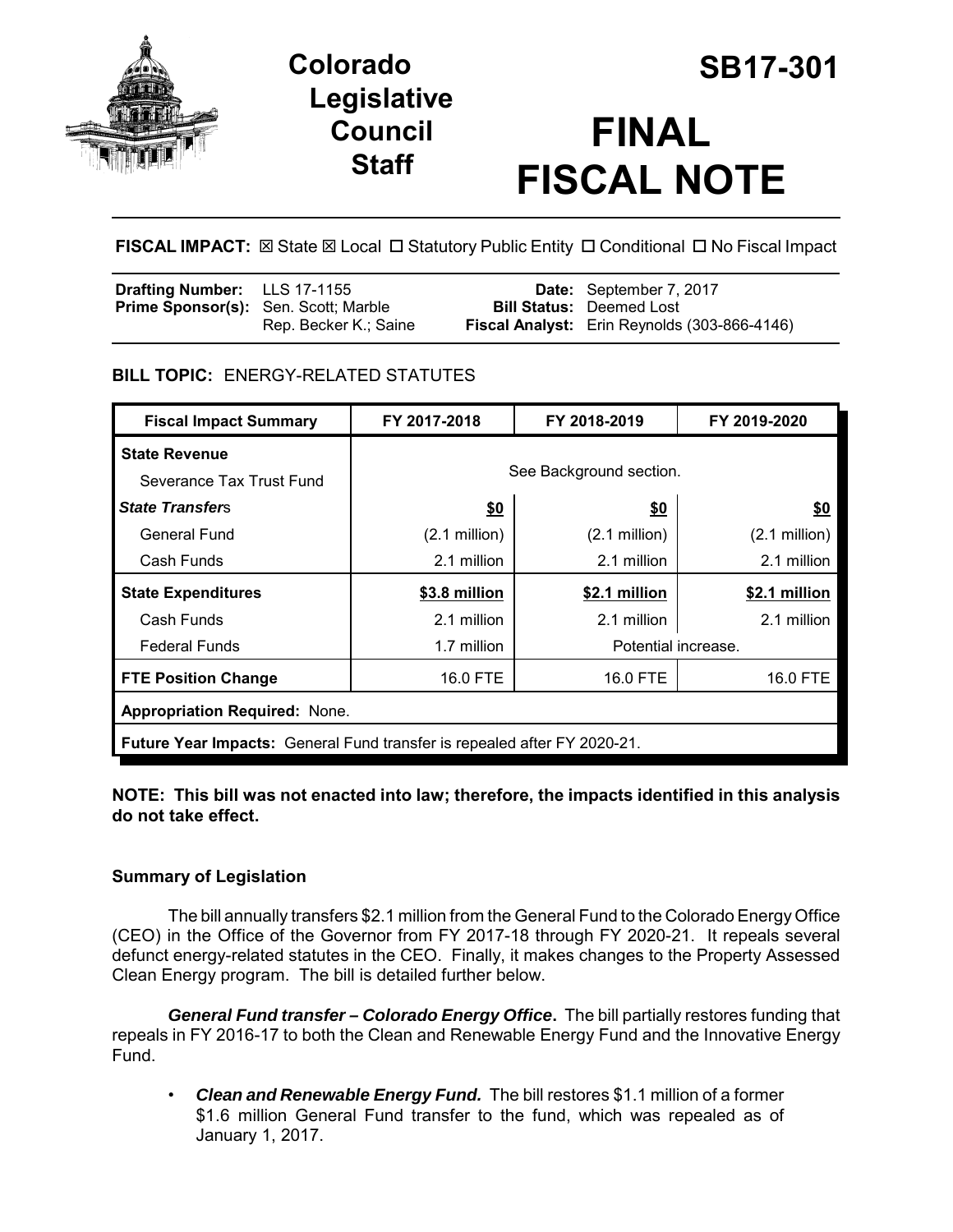Page 2 Page 2<br>September 7, 2017 **SB17-301** 

• *Innovative Energy Fund.* The bill replaces an off-the-top Severance Tax Trust Fund transfer of \$1.5 million, which repeals July 1, 2017, with a \$1.0 million General Fund transfer to the Innovative Energy Fund.

*Program repeals – Colorado Energy Office.* The bill repeals several statutory programs and requirements in the CEO that were primarily defunct, including:

- involvement with the Forest Service to support the increased use of woody biomass in bio-heating;
- involvement in grants with the Colorado Energy Research Institute for the development of a central resource for building trade professionals;
- the Green Building Incentive Pilot Program, which was a federally funded pilot program that ended in 2012; and
- the administration of the Colorado Carbon Fund special license plate, which is now administered by a nonprofit.

*Property Assessed Clean Energy program – New Energy Impact District and county treasurers.* Under current law, property owners that participate in the Property Assessed Clean Energy program must inform title insurance companies of the new assessment. The New Energy Impact District, which manages the program must hold a hearing to notify lienholders of the special assessment. The bill exempts property owners or private third parties financing improvements from the title commitment and hearing requirements if the owner or third party is not seeking to subordinate the priority of existing liens when using the program. The bill also clarifies that housing authorities can voluntarily utilize the program.

#### **Background**

*House Bill 12-1315.* In 2012, the Governor's Energy Office was reorganized as the CEO. The mission of the office was modified to encourage all sources of energy development. The bill created both the Clean and Renewable Energy Fund and the Innovative Energy Fund.

*Severance Tax Trust Fund.* Because the Severance Tax Trust Fund transfer repeals under current law and is not reauthorized under this bill, DNR and the Department of Local Affairs will split an additional \$1.5 million from the Severance Tax Trust Fund; however, this is not a direct impact of this bill.

*Property Assessed Clean Energy program.* The Property Assessed Clean Energy program allows property owners to finance up to 100 percent of up-front energy efficiency, renewable energy, and water conservation improvements through a special assessment on their property tax bill. The special assessment allows the building improvements to be paid over time even if the property sells. Property owners voluntarily join the special district to gain access to financing and allow the administration of the special assessment. Like property taxes, the special assessment takes priority over other mortgages on the property. County treasurers collect the special assessment on participating properties when property taxes are collected.

#### **State Revenue**

The bill creates an annual state transfer of *\$2.1 million* per year from the General Fund to two funds in the CEO over a four-year period.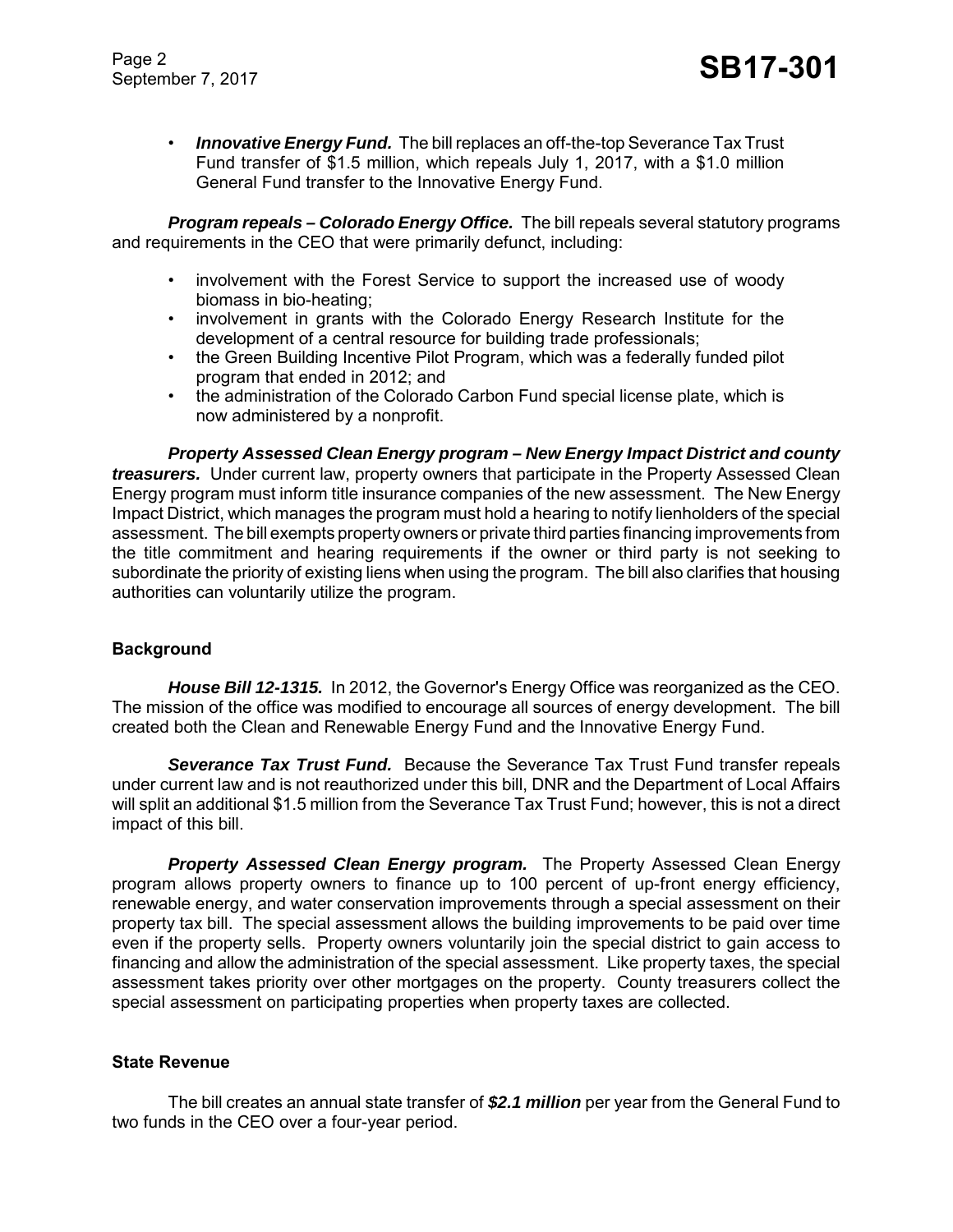*State transfers.* The bill transfers \$2.1 million from the General Fund from FY 2017-18 through FY 2020-21. This includes \$1.1 million to the Clean and Renewable Energy Fund, and \$1.0 million to the Innovative Energy Fund.

#### **State Expenditures**

The bill increases state cash fund expenditures by *\$3.8 million and 16.0 FTE* per year between FY 2017-18 to FY 2020-21. Of this amount, \$1.1 million comes from the Clean and Renewable Energy Fund and \$1.0 million comes from the Innovative Energy Fund. These funds are continuously appropriated to the CEO. In addition, these cash funds have historically drawn down approximately \$1.7 million in federal funds per year.

*Colorado Energy Office — cash funds.* The bill increases state cash fund expenditures by \$2.1 million and approximately 16.0 FTE in the CEO for each of the four years from FY 2017-18 through FY 2020-21 from the Clean and Renewable Energy Fund and the Innovative Energy Fund. These funds support CEO operational expenses of payroll, leased space, and intergovernmental expenses. These funds also currently support:

- financing programs such as the Property Assessed Clean Energy program and energy performance contracting;
- programming to reduce energy use and generate cost savings in agricultural operations, public buildings, and rural schools;
- technical assistance and trainings, including programs on hydropower development, energy-related building codes, and industrial waste heat to power;
- energy research on technologies, case studies, and demonstration projects on all state energy resources;
- energy emergency planning and liquid fuels management, including propane supply monitoring, coordinating petroleum marketer hours of service exemptions, updating the state energy assurance plan, and natural disaster responses;
- electric vehicle grant funding for public infrastructure; and
- science, technology, and math-related energy education initiatives.

Because the bill extends the funding for CEO at a reduced funding level, approximately 8.0 FTE and some programs are expected to be unfunded. The precise impacts have not been estimated by this fiscal note.

*Colorado Energy Office — federal funds.* The bill affects \$1.7 million of federal funds in FY 2017-18 and potentially the same amount in outyears. In order to receive a \$620,000 U.S. Department of Energy grant for the State Energy Program, the CEO provides a 20 percent match from the Energy Fund and the Innovative Energy Fund. The CEO also administers the \$1.1 million U.S. Department of Agriculture Regional Conservation Partnership Program for the state, which delivers grants directly to grantees. This program requires CEO administration paid for by the Energy Fund and the Innovative Energy Fund. The CEO would be unable to access or pass-through this funding without the bill.

#### **Local Government Impact**

To the extent that local housing authorities utilize the Property Assessed Clean Energy program, revenue and expenditures to fund energy improvements will increase through a special assessment on property taxes. These amounts have not been estimated.